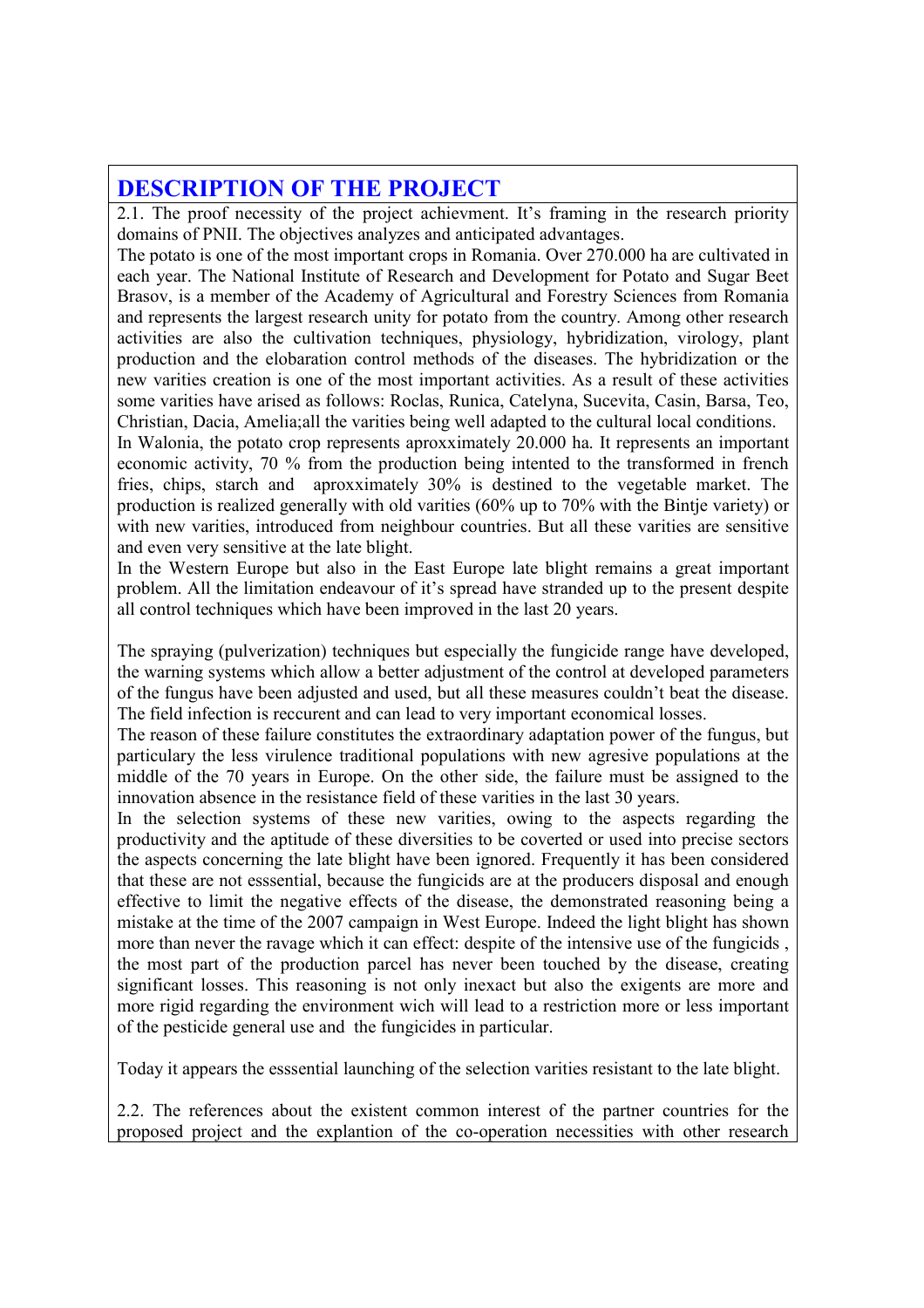equipments.

## **Expected effects in Romania:**

In the climatic conditions from Romania the protection against late blight represents 50% from the total mobility inputs for the potato crop. This significant economic effort laiddown by the potato producers is also in contradiction with the european tendency which aims to an important reduction of the pesticides use, for the purpose of the environment protection.

The potato varities creation resistent to late blight will allow:

- $\div$  The breeding of the earning performance and the profit through the semnificative reducttion of the expenses which results from the crop protection
- $\cdot \cdot$  The reduction of the negative impact on the environment as a result from the intensive fungicids utilization
- The potato quality breeding for the fresh consumption of the potato which will be continued to be processed

The new varities obtained in co-operation with the walloon partner will allow the high seed production quality, competitive on international device and will generate supplementary profits to the seed producers from Romania.

The achievement of this project together with the walloon partner creates a favourable frame to the genetic resources revaluation and the experience cumulated at the Institute from Brasov in the diversity creation field at the potato.

 It will be maintained the strategic importance of the potato within the framework of the agriculture and economy from Romania.

## • Expected effects in Walonia-Bruxelles:

The plans and the regulation regarding the utilization of agro-chemical substances use reduction are developing over all in Europe but as far as the potato is concerned and as things are standing at present, we can affirm that the semnificative reduction of the fungicid utilization will jeopardize more this culture: the pulverization or treatments must be frequent made because the most utilized varities are sensitive even very sensitive at late blight.

In consequence, only the variety selection in a certain sense of a more active research of the resistant genotypes will allow not only the pesticide use reduction but only their impact over the environment but to fight efficient against the late blight, the real disaster for the potato producers.

On the other side, the selection of the resistent varities at the late blight and their multiplication in exclusiveness by the plant producers will improve the revenue attracted by this activity. The proposal of new potato varities for the production participates to the maintaining of some agricultural, competitive and dynamic activities in Walonia.

Indeed, in the absence or of a quasi-absence of the activities regarding at new varieties creation in Walonia, the plant area remains too much dependent on the varieties multiplication without copyright (old varieties), less profitable activity. Besides, for this type of varieties, the Walloon multipliers are in competition with more important neighbor producers (Holland, France, Germany, and Scotland). The Walloon producer doesn't control in any case the prices since his production constitutes only a significant part from the total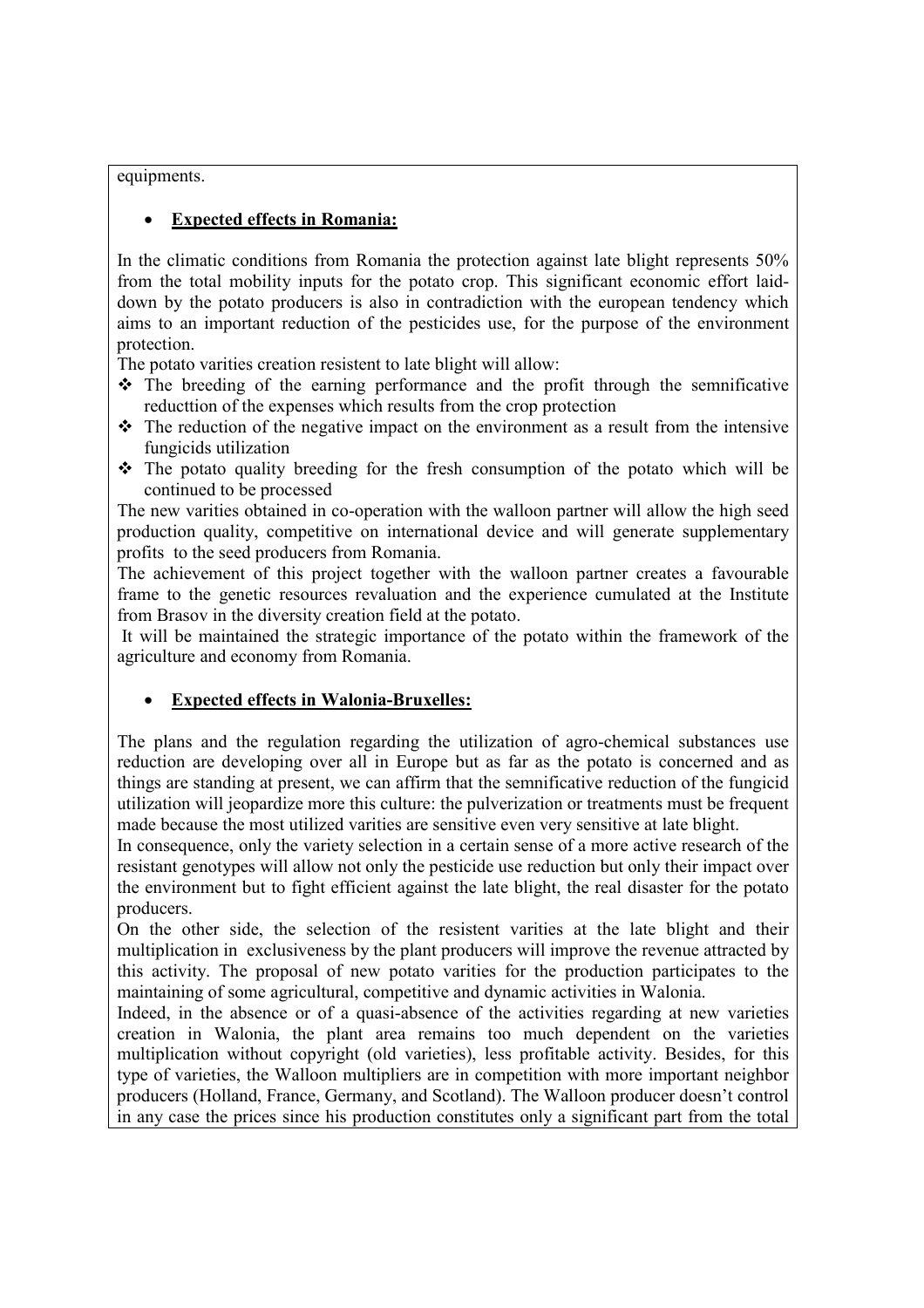production of this area.

All our neighbors are disposing of dynamic programs to create new varieties which allows them the total control over the market and prices. Far worse, the commerce societies (disposal of own varieties and situated for example in Holland) can develop unfavorable commercial practices to our producers without copyright: for example the favor of own varieties commercial development, including in the delivery contracts to the importers of these varieties from the Mediterranean basin a free seed quantity without copyright, so that the price will decrease at the multiplied varieties in Walonia.

The main objective is the dynamism of new potato varieties creation to support the seed potato production branch from Walonia: the new varieties branch disposal should improve on the market which is too much dependent on varieties without copyright.

EUCABLIGHT (European Concerted Action on Blight) is a network of European scientist people working at the problems regarding the late blight resistance and the characterization of the late blight populations; it has been created since February 2003. This network coordinates the research and development activities being already financed at national level; the main objective being the putting in common of data in view of the interpretation as well as the norm, procedure, methodologies, research instruments standardization.

A well structured data basis is already accessible with the purpose of allowing the spotters and genetics to compare and/or exploit the resistance sources in their selecting programs.

The data base includes a great variety source of European late blight as well as a characterized germplasm through the foliar resistance and tuber resistance to late blight.

The obtained expert opinion by the Agricultural System Section from Libramont and the Institute from Brasov as part of the present project as well as the collected data are perfectly inscribed in this measures and allow the integration in the EUCABLIGHT network.

In addition, the Agricultural System Section from Libramont is already in connection with the network, the main objective being the methodology harmonization used among our effort regarding the diversity sensibility at the late blight – to be conducted for some years – with those of the network.

2.3. The present level of the knowledge and experience in research on national and international plan in the partner countries in the proposed project field (it will be annexed a list with relevant bibliography, maximum 20 works)

Romanian section:

- Bozesan I., 1966 - Crearea de noi genotipuri cu rezistentă la mană Phytophtora infestans (Mont.)

de Bary.) un mijloc de obținere a unor producții de calitate. Lucrările celei de a treia Conferințe Naționale pentru Protecția Mediului Brașov, pag.217-221

- Chiru S., Olteanu Gh., 2004 - Research and development priorities in potato field with a view to the sustainable development of Romanian agriculture. In: Anale ICDCSZ Braşov, vol XXXI, 2-15, ISSN: 1016-4790.

- Mike L.,Chiru S., Draica C., Popa D., Baciu A., 2004 - Promovarea in productie a soiurilor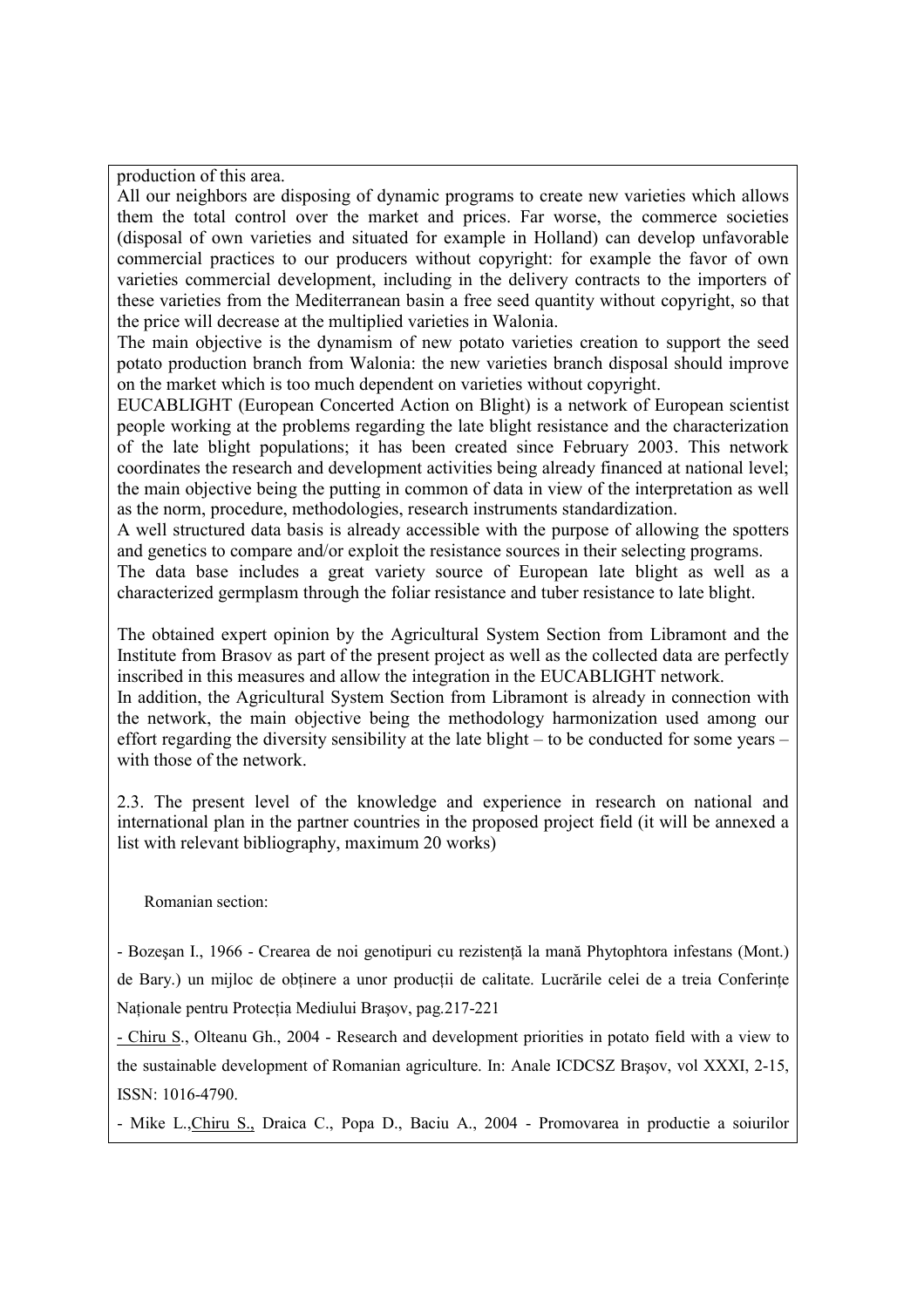valoroase de cartof create in Romania prin metoda selectiei de mentinere-Ed. Virtipolux, Brasov, ISBN:9738416-5-9.

- Roşu Roxana, Chiru Nicoleta, Rolot J.L., 2004 - Researches on genotype influence on potato microtuberization. Anale ICDCSZ, vol. XXXI-Proceedings of EAPR Agronomy Section Meeting, Mamaia, Romania, June 23-27<sup>th</sup> 2004, 120-128.

- Chiru S., 2005 - Cultura cartofului. În: Managementul tehnologic al culturilor de câmp. SIN Gh. - Coordonator. Editura Ceres Bucureşti, 208-226, ISBN 973-40-0660-6.

- Bozeşan I., Chiru S., Bran Ş., Hermeziu Manuela & Donescu V., 2005 - Behavior of new Romanian potato varieties. In: EAPR - Abstracts of Papers and Posters, 16th Triennial Conference, Bilbao, Basque Country, Spain, 592-594.

- Roşu Roxana, Rolot J.L., Chiru Nicoleta & Chiru S., 2005 - Using of new methods in potato microtubers production temporary immersion system. In: EAPR - Abstracts of Papers and Posters, 16th Triennial Conference, Bilbao, Basque Country, Spain, 950-953.

- Chiru S., Bozeşan I., Chiru Nicoleta & Roşu Roxana., 2005 - Breeding and seed potato production in Romania. In: EAPR - Abstracts of Papers and Posters, 16th Triennial Conference, Bilbao, Basque Country, Spain, 965-967.

Donescu D. & Chiru S., 2005 - Aphids in seed potato crops of Romania. In: EAPR - Abstracts of Papers and Posters, 16th Triennial Conference, Bilbao, Basque Country, Spain, 1001-1004.

- Chiru S., Olteanu GH., 2007 – Oportunități și pericole în cultura cartofului. În revista "Cartoful în România" vol. 17 nr. 1 pag. 26-34.

Walloon section:

- Rolot JL., Seutin H. (1999) – Soilless production of potato minitubers using a hydroponic technique. Potato Res., 42 : 457-469.

- Rolot JL. (2000) – The in vitro collection of potato varieties held at the Animal Production and Agricultural Systems Department, Unit of Libramont, Belgium. In : Report of a Working Group on Potato, First meeting 23-25 March 2000, Wageningen, The Nederlands, ECPGR-IPGRI : 7-12.

- Rolot JL, Seutin H (2001) – Aphids and seed potato fields: the impact of different means of struggle on their presence and on the spread of PVY (Potato Virus Y). In : Aphids in a New Millenium. Abstracts of the Vith International Symposium on Aphids, Rennes (Ed INRA).

- D. Haine and D. Michelante (2002).Late blight populations in Wallonia in 2000 : mating type, metalaxyl resistance, pathotypes and aggressiveness Proceedings of the sixth workshop of an